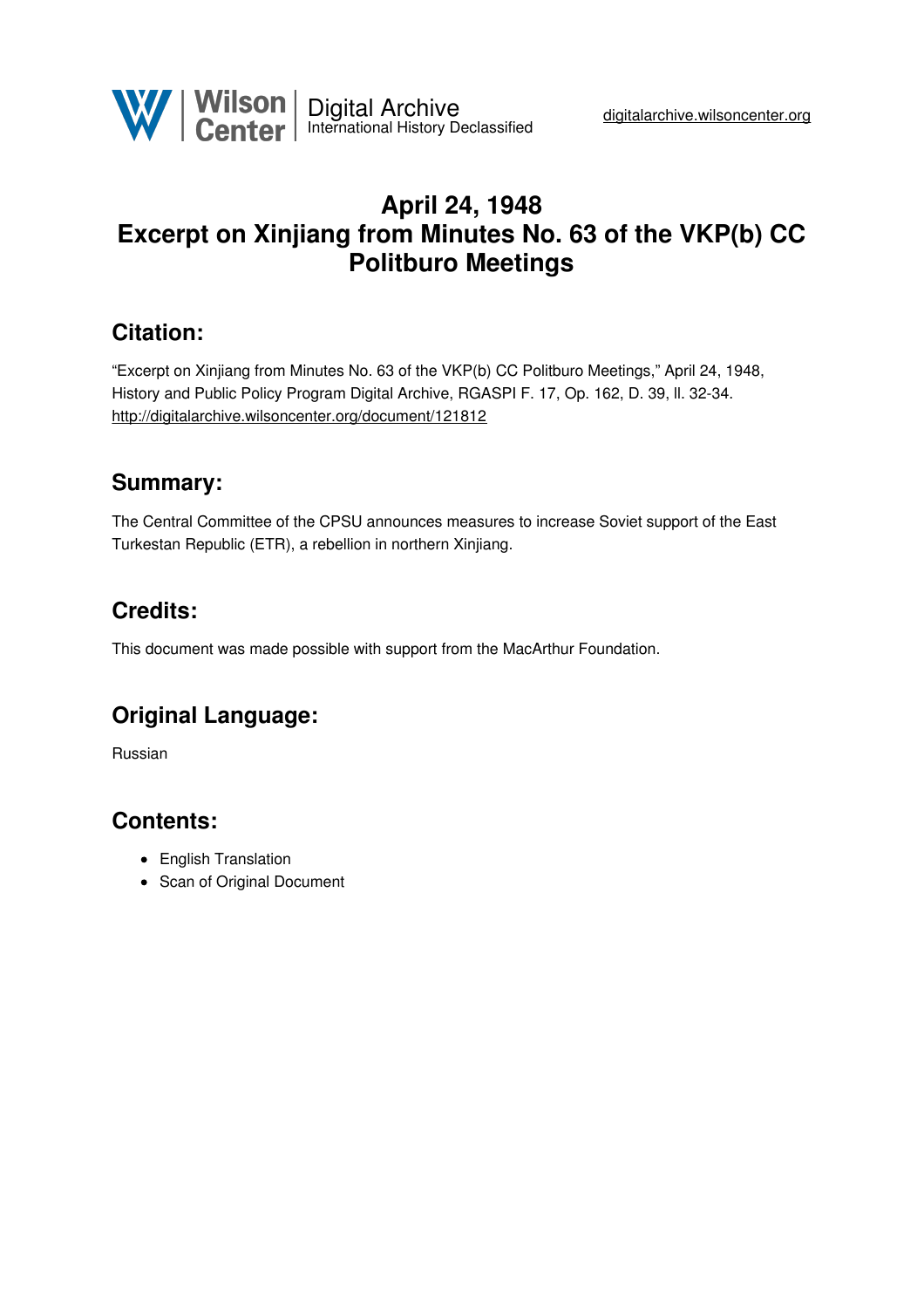#### [Handwritten:] from Minutes N 63

VKP(b) CC PB decision

point 84 is in a classified repository

#### from 24 April 1948

#### 84. Measures to Improve the Political and Economic Situation in the Ili [Yili], Tarbaghatay [Tacheng or Qoqek], and Altai Districts of Xinjiang

The VKP(b) CC decrees:

It is considered necessary to adopt the following measures in order to improve the civil and military administration and strengthen the political and economic situation in Ili, Tarbaghatay, and Altai Districts of Xinjiang:

1. Recommend that Ahmetjan Qasimi (Deputy Chairman of the Xinjiang government) convene a conference of governors and their deputies and also the leaders of financial and economic institutions of the three districts in Ghulja [Yining] in order to discuss the situation which has developed.

At this conference create a permanent commission of five to seven people who would be a political administrative and economic management body for all three districts but would not act publicly.

In order to conceal the true purpose of this institution from the Chinese call it a "Commission to Study and Improve the Financial and Economic Situation", and if the Chinese demand an explanation of the reasons for the formation of this commission it could be recommended that reference be made to the fact that its mission includes working out measures for all three districts and the exercise of control of the collection of monetary and material resources needed to support of the army and civil administration in view of the fact that the Chinese government is not releasing these resources and is thereby violating the corresponding point of the June 1946 agreement.

Grant this commission the right to monitor the political and economic activity of the civil administration and also give unpublished instructions about these issues which are binding on all three districts.

The commission is to include supporters of the national liberation movement in Xinjiang who have been proven reliable. Recommend that Ahmetjan Qasimi and Iskhakbek Monunov, the commanding general of the Ghulja forces, not be part of this commission but remain leaders of the national liberation movement not tied down by occupying specific posts in this commission.

Charge the commission with first working out and pursuing the following measures through the governors of the three districts:

a) the same system of money taxes and taxes in kind in all three districts;

b) the rates of taxes in kind and money taxes for all types of items taxed, striving however for the taxes on the population of the three districts to be lower than the taxes which exist in other districts of Xinjiang;

c) a system of financing the administrative, economic, commercial, industrial, and other institutions, the accountability and monitoring of the expenditure of the people's money in order to ensure an accumulation of monetary and material resources for the support of the army, government institutions, the development of public education and health, and also the elimination of conditions which permit national property to be squandered and misappropriated;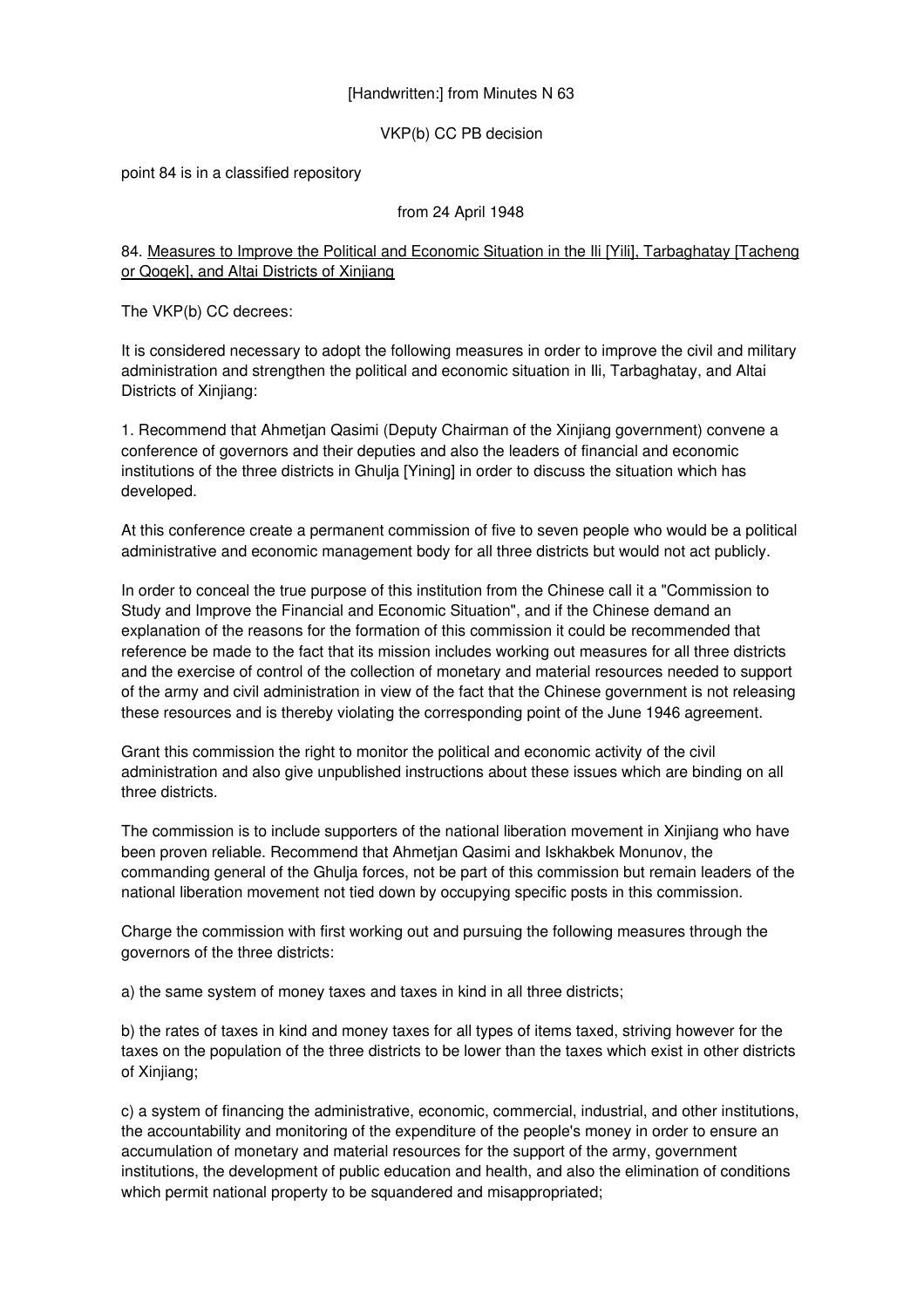d) budgets for all three districts for 1948, including separate budgets for the support of the army in accordance with the overall plan for the support of the army worked out by the Commission;

e) the staffing and wage rates for the office workers of administrative, economic, military, and other institutions, conducting a reduction and purge of the administrative and management staff at the same time.

2. Approve the attached text of an appeal to the Xinjiang population about the creation of an "Association for the Defense of Peace and Democracy in Xinjiang".

Recommend that Ahmetjan Qasimi and Iskhakbek Monunov assume the leadership of the Association.

3. Purge the three districts of active Ospan [Batyr] [Osman Batur] supporters and Chinese agents using the local workforce.

Create a "Commission to Promote the Strengthening of Law and Order" at the local level under the governors' offices in order to involve the population in an active struggle against Ospan supporters and the Chinese agent network. These commissions are to include the most reliable tribal leaders and spiritual leaders. Charge these commissions with the responsibility of hearing the results of investigations of the cases of those who have been arrested and making decisions about them which are subsequently approved by the governors.

4. Create an "Ili Commercial and Industrial Joint Stock Company" in Ghulja, granting it a preferential right to large wholesale foreign and domestic trade and also [create] an organization of new and the operation of existing industrial and cottage enterprises in the three districts (coal mines; oil extraction; water, beer, and native tobacco [*makhorochnyy*] plants; fur shoe workshops; mills; electric power plants; and other enterprises).

The financial resources and the stock of material of existing cooperative organizations should form the primary capital of the company: "Matlubata", (a military cooperative), the League of Invalids, and the "Officers Economic Company" which should act as the founders of this stock company.

In order to attract additional resources it is recommended that the founders of the stock company issue shares for sale to merchant firms of the districts and individuals to an amount not exceeding 49% of the primary capital of the company in order that the remaining 51% of it belongs to the founders, who should organize the activity of the company so that it is profitable for the government bodies in both economic and political terms.

To ensure the proper activity of the company and to give practical assistance to its founders place a number of reliable people on the company's board, including one or two officials sent from the Soviet Union especially for this purpose.

5. The USSR Ministry of Foreign Trade (Cde. Mikoyan) [is to]:

a) deliver equipment for a small petroleum complex, power plants, and cottage enterprises, and also telegraph and telephone equipment, medical equipment, medicines, and other commodities totaling 1,500,000 rubles to the "Ili Commercial and Industrial Joint Stock Company" by 1 September 1948 at the request of the joint stock company in exchange for cattle and raw materials.

b) organize trade with the three districts so that the majority of the trade and barter operations are conducted through the "Ili Commercial and Industrial Joint Stock Company", granting the latter preference in comparison with other organizations and individuals in the sense of issuing goods at fixed prices, the selection of goods, and reciprocal payment procedures.

6. Charge the CP(b) CC's of the Uzbek and Kazakh SSR's under the responsibility of Cdes.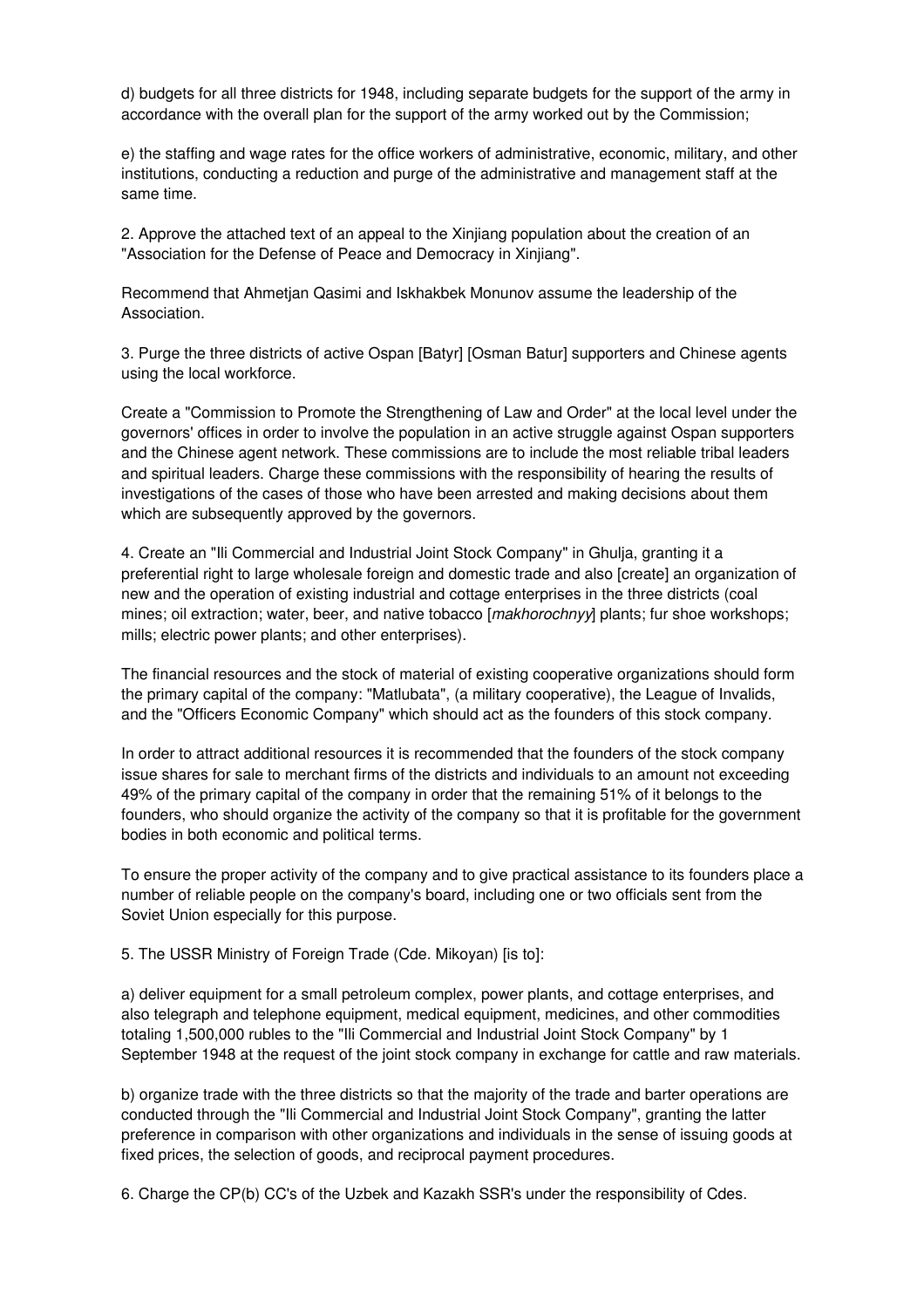Yusupov and Shayakhmetov [with]:

a) quickly identifying those Uyghurs, Uzbeks, Kazakhs, and Kirgiz who left Xinjiang and settled in these republics and received an education in order to return them to Xinjiang to bolster the administrative management staff of the three districts. The best trained and suitable among them are to be sent to work in Xinjiang in coordination with F. F. Kuznetsov;

b) organize special groups of Xinjiang youth at training institutions of the Uzbek and Kazakh SSR's who are studying in the Soviet Union to train doctors, teachers, agronomists, administrators, and workers in other specialties for their subsequent use at work in Xinjiang.

Excerpts were sent [to]: Cdes. Molotov and F. F. Kuznetsov - everything; Mikoyan - point 5; Yusupov and Shayakhmetov - point 6.

[handwritten:] CC Secretary I. Stalin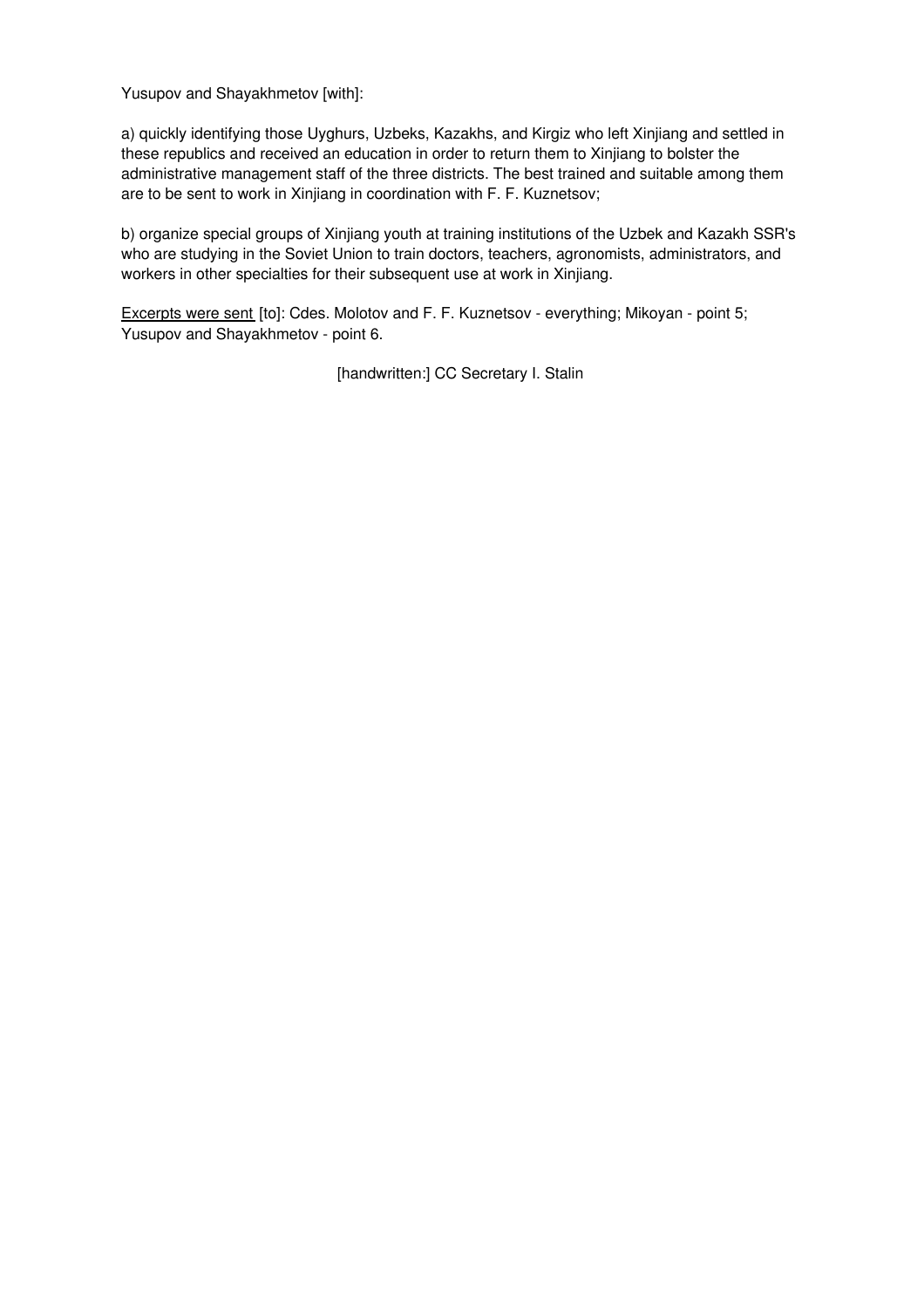My mpotokona N 63<br>Pemerime N5 UK BKNIS za 29 majora-26 mare 1948r.

 $2^{\circ}$ 

Пушкт 84-на секретном *xpaneum.* 

> основе всеобщих выборов, управление Кореей должно быть воз-ложено на временное правительство из представителей Севера и Юга Кореи, разделяющих программу Широкого Совещания.<br>1. Представительство совещания. Представительства является проведение общекорейских выборов в Верховное Выписки посланы: т. Молотову.

32

#### $0r 19.19.48r.$

 $67 - B$ onpoc MM $\mu$ .

۰.

1. Разрешить Министерству Вооруженных Сил СССР (т. Еул-<br>ганину) передать МВД Румынии 10 тыс. автоматов советского<br>производства и 10 тыс. грофейных автоматических пистолетов калибра 9 мм.

произвести расчеты с Румынским Правительством за оружие, произвести расчеты с Румынским Правительством за оружие, новления.

Выписки посланн: т.т. Молотову, Булганину, Микояну.

Or 21.1V.48r.

71.- Об обеспечении полной секретности телефонной связи между членами девятки.

В целях обеспечения полной секретности телефонной свяной безопасности (т. Абакумова) установить для них в служеб-<br>ной безопасности (т. Абакумова) установить для них в служеб-<br>ных кабинетах, на квартирах и на дачах телефонные аппараты,<br>работающие от специальной автоматической ванным проводам.

Выписки посланы: т.т.Берия,Абакумову.

#### $0r$  23.1y.48r.

81.- Вопрос Отдела внешней политики ЦК ВКП(б).  $(C - T)$  or 21, 1V, 48r., np. \$346, n. 459-rc).

Разрешить ЦК ВЛКСМ пригласить в СССР через Антифашистский комитет советской молодежи руководителей движения вен-герской демократической молодежи Нон Дьердь и Халлаш Эрви-на сроком на 20 дней.

Выписки посланы: т.т.Молотову, Жданову, Суслову,<br>Михайлову, Баранову; Оргбюро.

### Or  $24.1$ ,  $48$ r.

84. О мероприятиях по укреплению политико-экономического положения в Илийском. Тарбататайском и Алтайском округах

编编医控制副码 传输单元的

<u>Синьцвяна.</u>

и ВЕП (о) постановляет:<br>"В неляк улушения пражданокой и поенной администрации"<br>"Унрешления долитико-ехономического положения в Илийском;

(см. сл. стр.)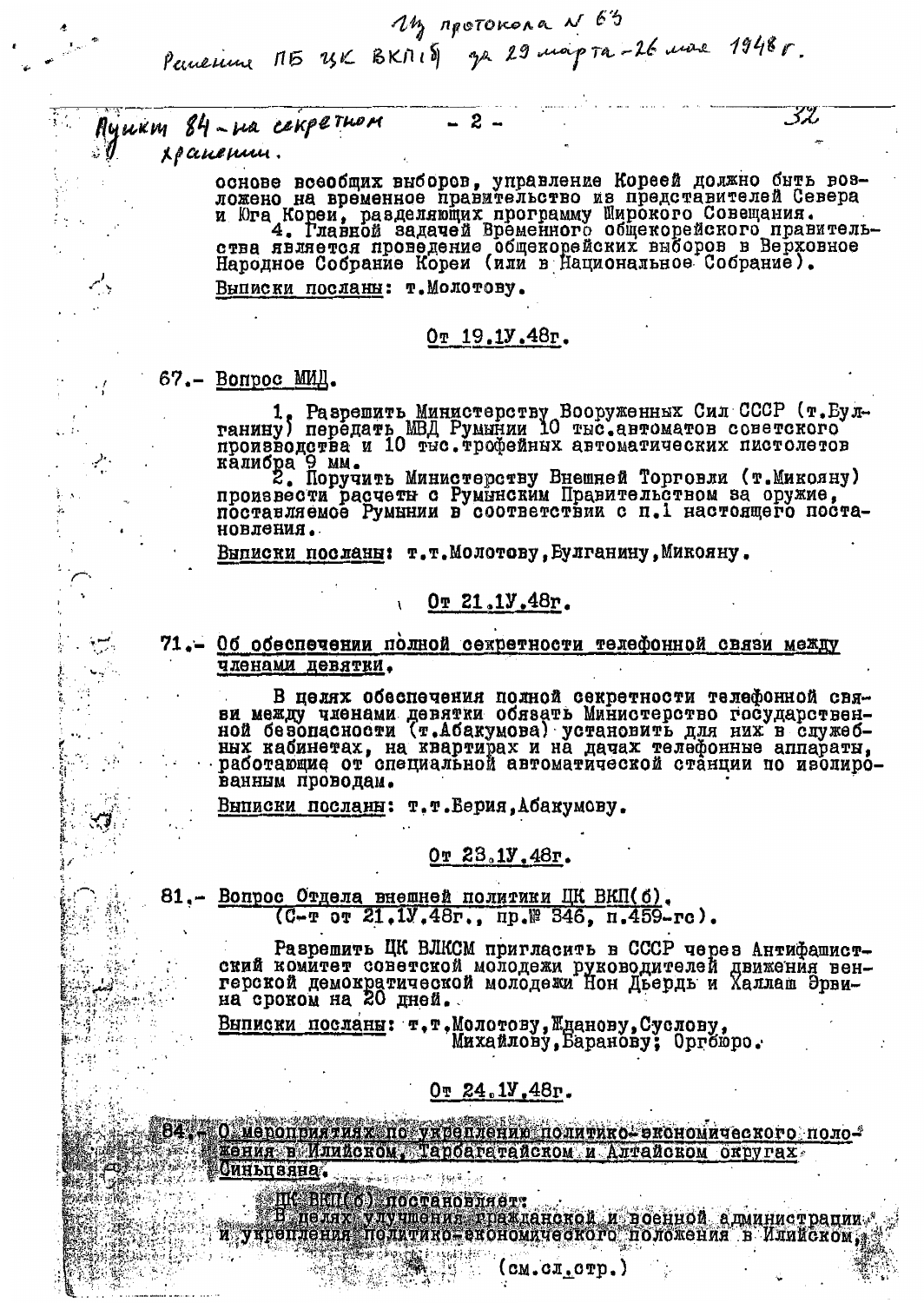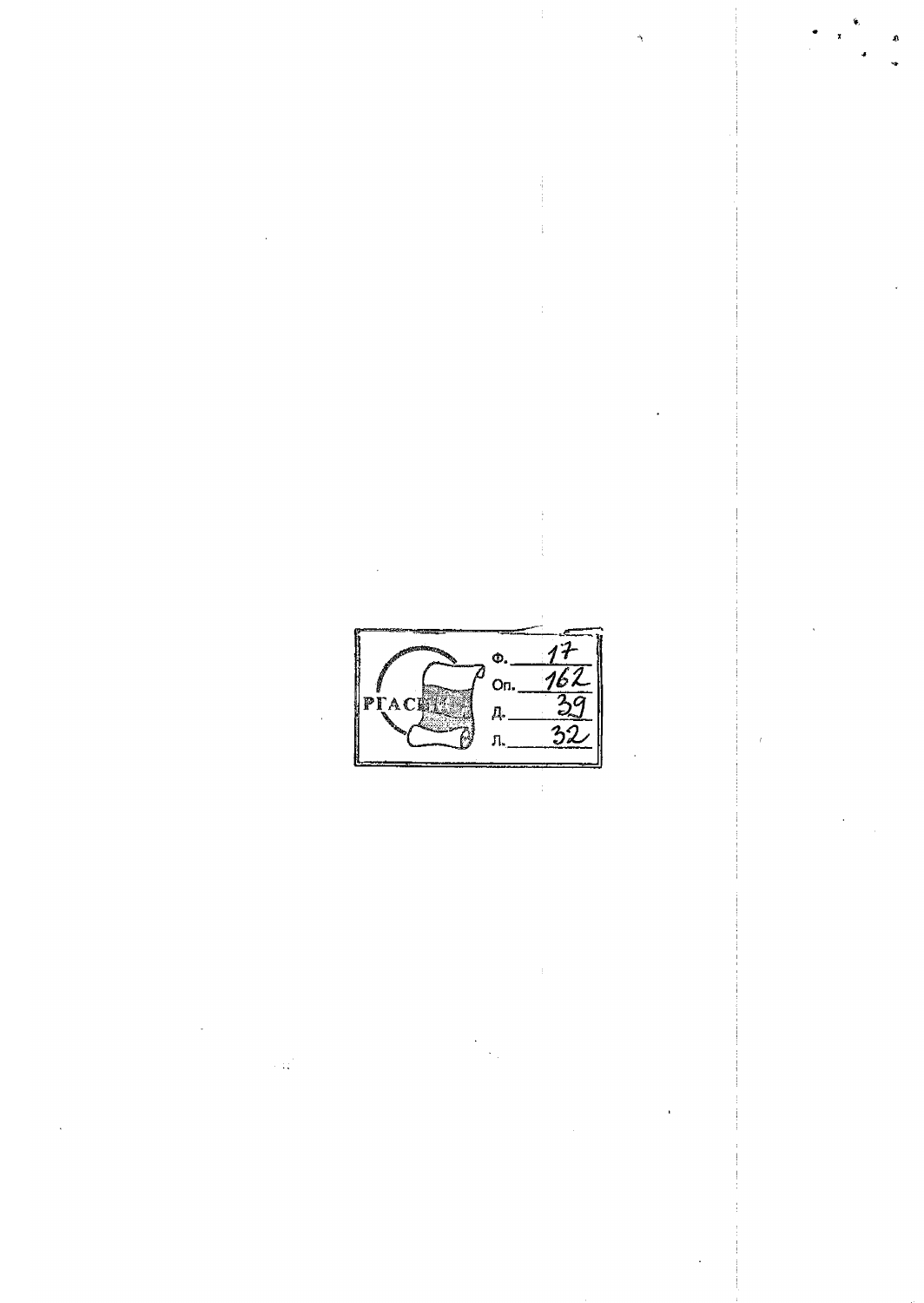Тарбагатайском и Алтайском округах Синьцзяна считать необ ходимны принять следующие мерн:

1. Рекомендовать Каснмову Ахмеду (зам.председателя синьцзянского правительства) созвать в Кульдже совещание губернаторов и их заместителей, а также руководителей финансовых и ховяйственных учреждений трех округов с тем, чтобы обсудить сложившуюся обстановку.

на этом совещании создать постоянно действующую комисадминистративно-политический и хозяйственный руководящий орган для всех трех округов, но которая не выступала бы публично

Цля того, чтобы скрыть от китайцев подлинное назначение этого учреждения, назвать его "Комиссией по изучению и улучшению финансового и экономического положения", а в слу-<br>чае требования со стороны китайцев об'яснить причины образо-<br>нания этой комиссии, можно было бы рекоме ходимых для содержания армии и гражданской администрации денежных и материальных средств, ввиду того, что китайское правительство не отпускает этих средств и тем самым нарушает<br>соответствующий пункт соглашения от июня 1946г.

Предоставить этой комиссии право контролировать полити-<br>ческую и хозяйственную деятельность тражданской администра-<br>ции, а также давать непубликуемне указания по этим вопросам,<br>обязательные для всех трех округов.<br>В состав

национально-освободительного движения в Синьцзяне. Ахмеду Каснмову и командующему кульджинскими войсками Исхакбеку Мооставаться лидерами национально-освободительного движения, не связанными занятием определенных должностей в этой комиссии.

Поручить комиссии в первую очередь разработать и через губернаторов трех округов провести следующие мероприятия:

а) Одинаковую систему денежных и натуральных налогов во трех округах.

б) Ставки натуральных и денежных налогов по всем видам об'ектов обложения, стремясь, однако, к тому, чтобы налоги<br>на население в трех округах были ниже налогов, существующих

в других округах Синьценна.<br>В Других округах Синьценна.<br>В Систему финансирования административных, хозяйствен-<br>ных, торговых, промышленных и других учреждений, отчетности<br>и контроля за расходованием народных средств с тем содержание армии, тосударственных учреждений, развитие народ-ного просвещения, и здравоохранения, а также ликвидировать<br>условия, позволяющие разбазаривать и расхищать народное до-

стояние.<br>- г) Вюджети для всех трех округов на 1948г., включая оттанним Комиссией общим планом содержания армии.

д) Штатный ставки заработной платы для служащих админиотративных, козяйственных, военных и др.учреждений, проведя<br>Попутно соиращение и чистку административно-управленческого

или прата, совдания и синьцения и синьцения и синьцения и синьцения и синьцения и синьцения и демократии на совдания в демократии на совдания и демократии в Синьцаяне"

Рекомендовать Каснмову Ахмеду и Монунову Исхакбеку при-

нять на себя руководство Ассоциацией. При очистку трех «В целях вовлечения населения в активную борьбу с оспа-

(см.сл.стр.)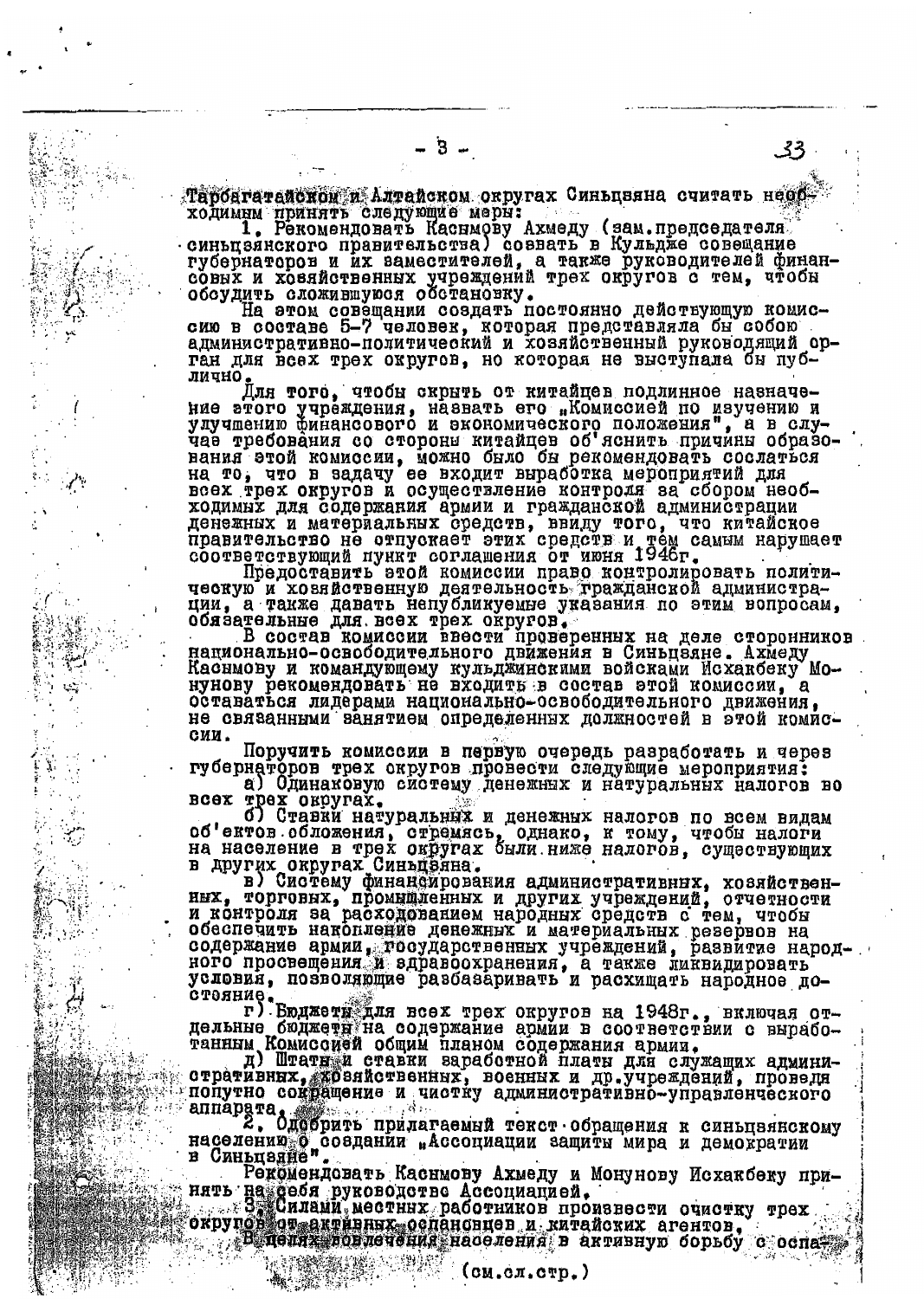$\frac{17}{162}$ <br> $\frac{162}{33}$ Ф.  $On.$ л.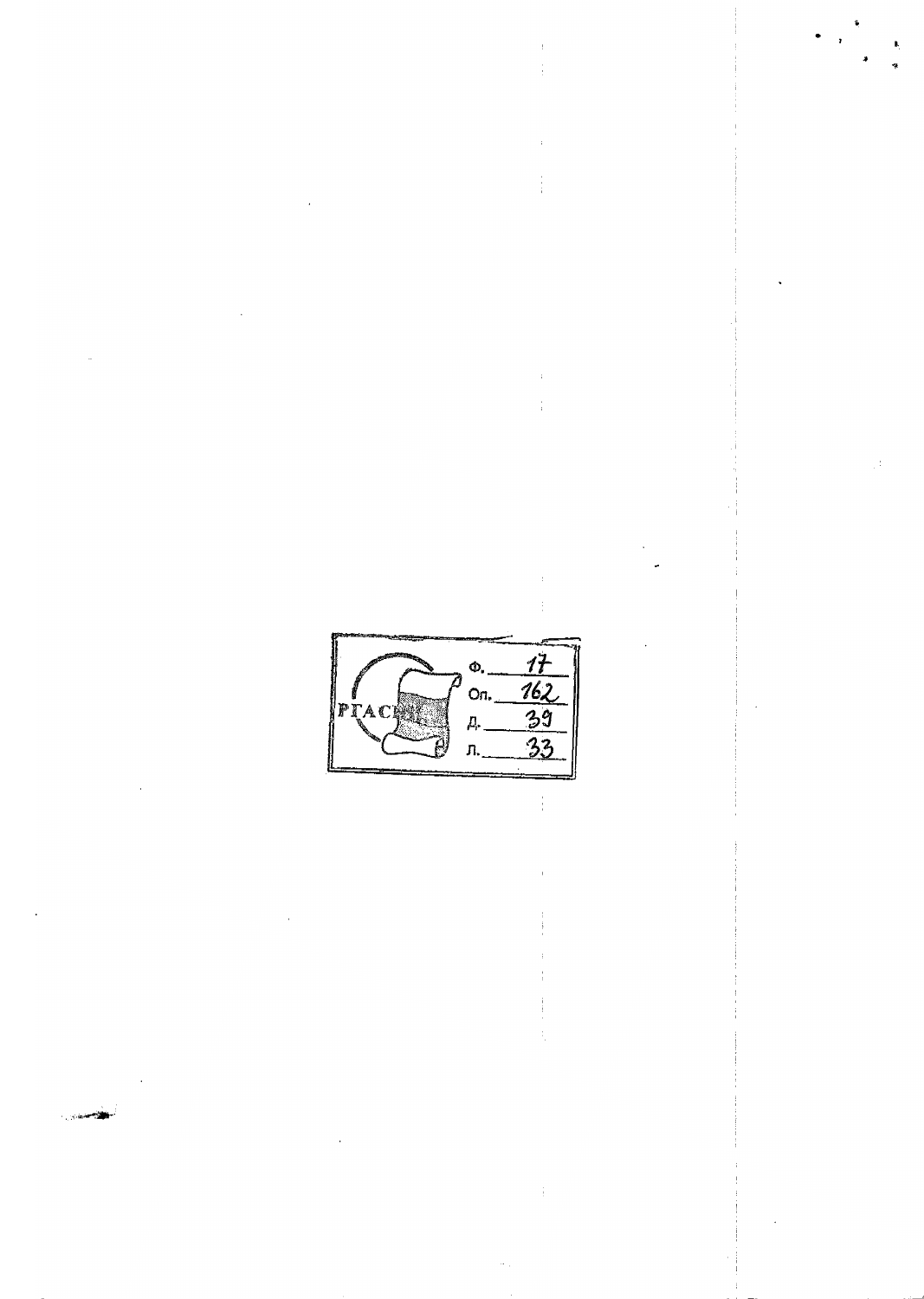новцами и китайской агентурой, создать при губернаторствах.<br>"Комиссии содействия укреплению законности и порядка" на ме-<br>стах, В состав этих комиссий ввести наиболее надежных родовых<br>вожаков и духовников. Возложить на эти васлушивать результаты следствия по делам арестованных и принимать по ним решения, которые в последующем утверждаются губернаторами.

гуоернаторами.<br>4. Создать в Кульдже "Илийское торгово-промншленное ак-<br>пионерное общество", предоставив ему преимущественное право<br>на крупную оптовую внешнюю и внутренною торговлю, а также ор-<br>ганизацию новых и эксплоатац ный заводи, пимокатние мастерские, мельници, электростанции<br>и др. предприятия). Основной капитал общества должны составлять денежние

средства и материальние ценности существующих кооперативных организаций: "Матлубата" (военный кооператив), "Союза инвали-дов" и "Офицерского экономического общества", которые должны выступить как учредители этого акционерн

В целях привлечения дополнительных средств, рекомендонель иривлечения дополнительных оредить, реалистрии для продажи купеческим фирмам округов и отдельным лицам на сумму, не превышающую 49% основного капитала общества с тем, чтобы и отдельным лицам на сумму, не превышающую 4 ском отношениях.

 $\cdot$  (

Для обеспечения надлежащей деятельности общества и оказания практической помощи его учредителям, ввести в составивания общества необходимо количество доверенных лиц, в том числе 1-2 работников, командированных специально для этой дели маши в помощи с поставится с составится с

этом цели из советского союзы.<br>5. Министерству внешней торговли СССР (т. Микояну):<br>a) Поставить до 1 сентября 1948г. "Илийскому Торгово-<br>промышленному Акционерному обществу" оборудование для неболь-<br>moго нефтекомбината, э обмен на скот и снрве. в

но Организовать торговлю с тремя округами таким образом, пробы большая часть торарно-обменных операций производилась чтобы большая часть торарно-обменных операций производилась через, Илийское Торгово-промышленное Акционер счетов.

6. Поручить ЦК КП(б) Узбекской и Казахской ССР под от-

ноственность т.т. Моупова и Шаяхметова:<br>Ветственность т.т. Моупова и Шаяхметова:<br>В. Сройно внявить вышедших из Синьцзяна, осевших в этих<br>республиках и получивших образование уйгур, узбеков, казахов<br>и киргизов в целях возвр и критеративно-управленческого аппарата трех округов. Наибо-<br>лее подготовленных и пригодных из них направить, по согласо-<br>ванию с Ф.Ф.Кузнецовим, на работу в Синьцеян.<br>ванию с Ф.Ф.Кузнецовим, на работу в Синьцеян.<br>захокой

Союзе синьцаннокой молодежи для подготовки врачей, учителей, атрономов, административных работников и работников других Оиньцвяне,

Выписки посланні: т. т. Молотову Кувнепову Ф.Ф. - всеі.<br>Минолну — п.Б. Юсупову, Шаяхметову-п.б.

CONOCHOTED.)

34